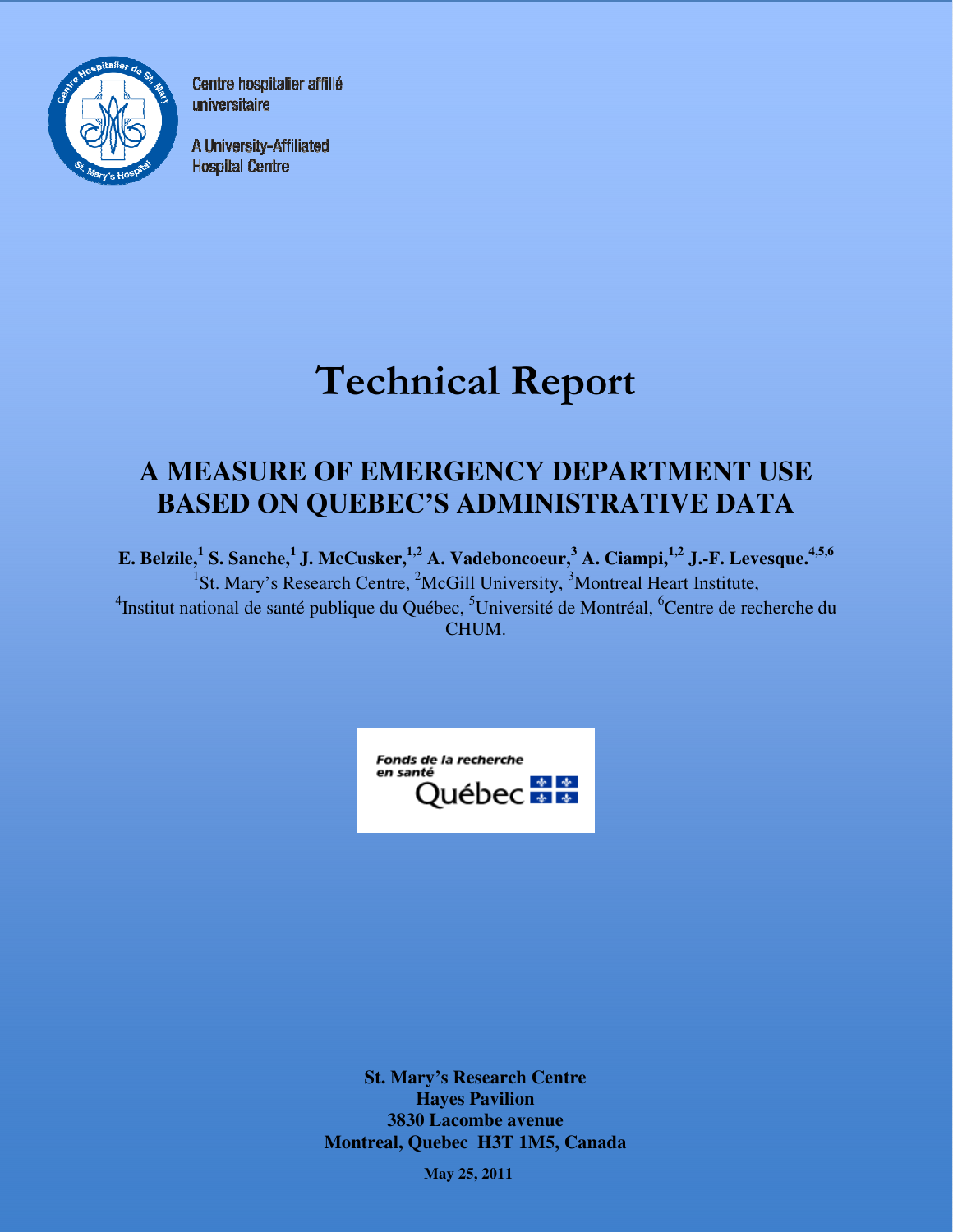# **A MEASURE OF EMERGENCY DEPARTMENT USE BASED ON ADMINISTRATIVE DATA**

| Date of Report:                | May 25, 2011                                                                                                                                                                               |
|--------------------------------|--------------------------------------------------------------------------------------------------------------------------------------------------------------------------------------------|
| Funding agency:                | Fonds de la recherche en santé du Québec (FRSQ)<br>May 1, 2007 - April 30, 2011                                                                                                            |
| <b>Principal Investigator:</b> | Jane McCusker, MD DrPH<br>St. Mary's Research Centre<br>3830 avenue Lacombe<br>Montréal, QC, H3T 1M5<br>Tél.: (514) 345-3511 Ext 5060<br>Téléc.: (514) 734-2652<br>jane.mccusker@mcgill.ca |
| Cochercheurs:                  | A. Vadeboncoeur, MD<br>D. Roberge, PhD<br>D. Larouche, MSc<br>A. Ciampi, PhD<br>P. Tousignant, MD                                                                                          |
| Acknowledgements:              | Our team would like to acknowledge the help of Dr. Bruce Brown and Dr.<br>Claude Rivard with information on billing procedures by doctors working<br>in emergency departments.             |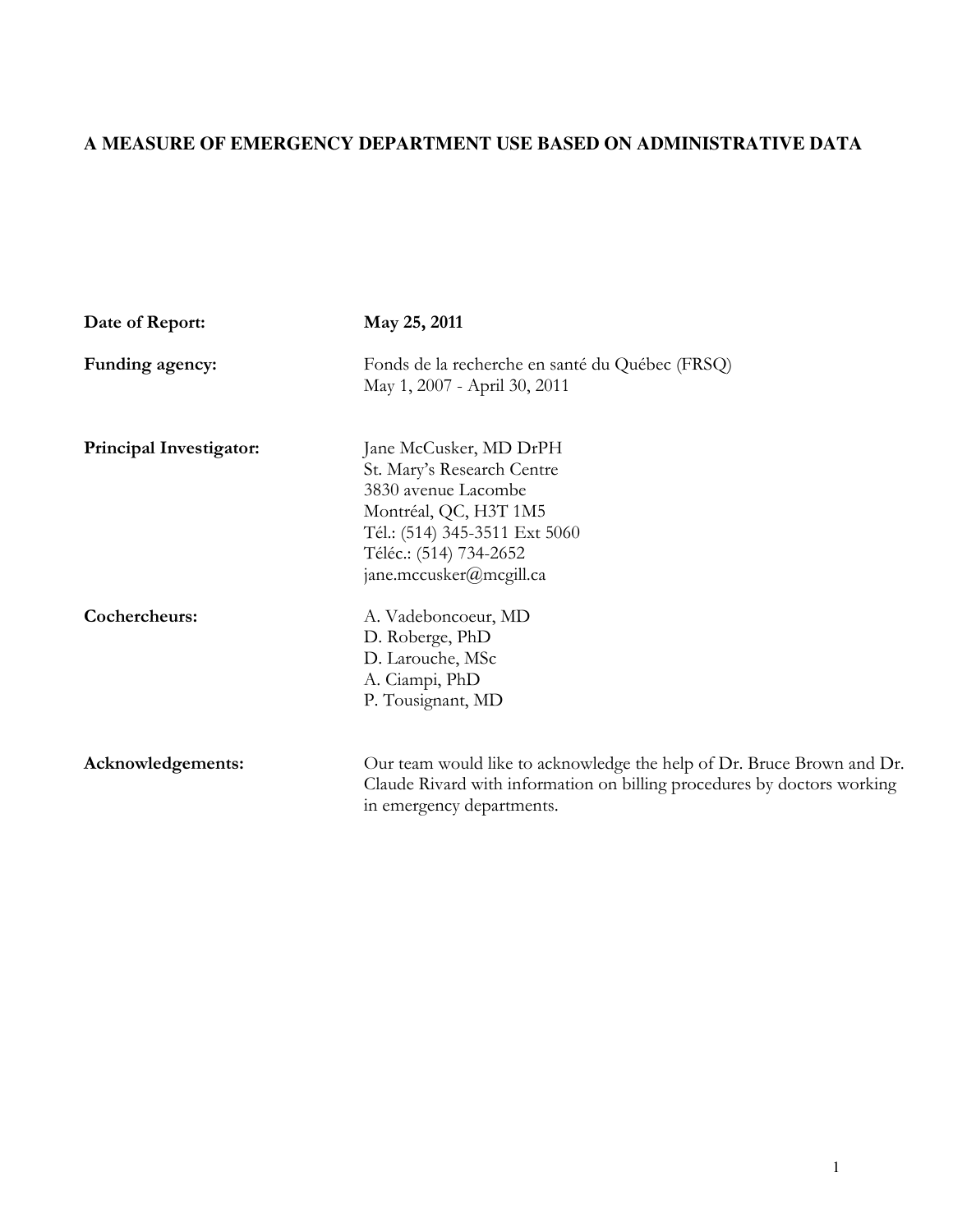# Technical Report

# **A MEASURE OF EMERGENCY DEPARTMENT USE BASED ON ADMINISTRATIVE DATA**

**E. Belzile,<sup>1</sup> S. Sanche,<sup>1</sup>J. McCusker,1,2 A. Vadeboncoeur,<sup>3</sup> A. Ciampi,1,2 J.-F. Levesque.4,5,6**

<sup>1</sup>St. Mary's Research Centre, <sup>2</sup>McGill University, <sup>3</sup>Montreal Heart Institute,

<sup>4</sup>Institut national de santé publique du Québec, <sup>5</sup>Université de Montréal, <sup>6</sup>Centre de recherche du CHUM.

#### **SUMMARY**

**Introduction:** The Registre de la salle d'urgence (RSU) was created in the 1980s to study the use of emergency departments (ED) in Quebec. Not all EDs supply data to the registry, and of those that do, some do not provide data on ambulatory visits. Unlike the administrative data compiled by the Régie de l'assurance maladie du Québec (RAMQ), those compiled by the RSU cannot be linked to data compiled in other provincial administrative databases. Unfortunately, no validated definition of an ED visit can be explicitly derived from the RAMQ data.

**Objectives:** The main objective of this project was to propose several definitions of an ED visit, applicable to RAMO data, for adult members of the Quebec population.<sup>†</sup>We wanted to identify visits with and without hospitalization and to compare those to measures provided by the RSU data.

**Methods:** Overall, data from 57 hospital-based EDs were analyzed as a function of two types of ED visit: 1) with hospitalization or 2) without hospitalization. Several definitions of an ED visit were explored, each a function of a sequence of consecutive daily billing records in the RAMQ administrative data. ED visits resulting in hospitalization were defined using linkable data on hospitalization (Med-Écho). To determine the best definition of an ED visit, we compared the annual number of visits estimated by each of these definitions with the number estimated using the RSU data. Agreement between the estimates of number of ED visits was measured by the concordance correlation coefficient (CCC). The results were stratified by ED types (small, medium, or large).

**Results:** In general, the annual number of ED visits estimated by defining a visit as two consecutive days of ED billing is in substantial agreement with the number of ED visits estimated by the RSU. This definition gives the best agreement for visits without hospital admission, especially for large EDs. The definition limiting a visit to a single day of ED billing leads to better agreement for small and medium-size EDs. In the case of visits with admission to hospital, all the definitions lead to similar agreement with the RSU. The distribution of user characteristics and the temporal context of the ED visits is similar.

**Conclusions:** The conclusions are based on the hypothesis that the data from the RSU, when complete for the EDs, are the most reliable. The data would thus suggest that ED stays lasting two consecutive days are more frequent than return visits to an ED. This supposition seems to apply better to large EDs than to medium or small ones. The difference noted between usage estimates derived from RAMQ/Med-Écho data using definitions of visits with hospital admission, and those based on RSU data is relatively weak. We recommend the usage of one of the created indicators by Quebec investigators and decision-takers. All the measures are imperfect, and it would be important in the future to provide user identifiers to the RSU data, in order to provide valid ED visit measures which would be linkable with other databases.

l

<sup>†</sup> Population aged 19 or more on April 1, 2004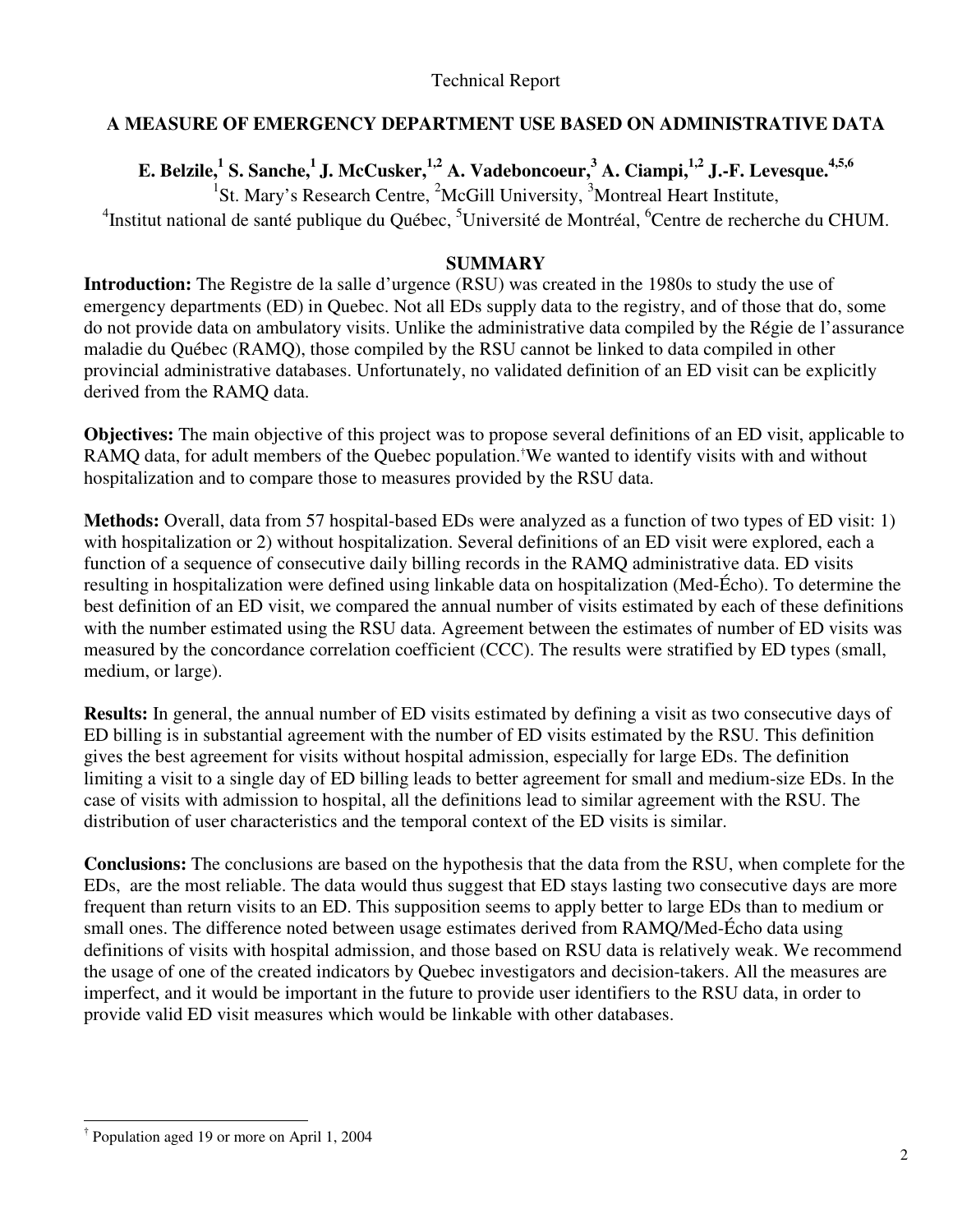# **INTRODUCTION**

Though the use of emergency departments (ED) for healthcare in Quebec is an important subject of study, only poorly validated or unvalidated data sources are available to measure it. The Registre de la salle d'urgence (RSU) was created in the 1980s to follow the evolution of certain data on the use of EDs in the regions of Quebec and Montreal. Though no regulations oblige Quebec establishments to supply these data, 89 of them did so for the year 2004-05. Among the weaknesses of the RSU are the inability to identify users or to link data on users with data on the use of healthcare services, and the frequent absence of data on ambulatory users.

Moreover, the administrative data of the Régie de l'assurance maladie du Québec (RAMQ), which are based on billing for doctors' services, contain a lot of information on the use of healthcare services by users. Since the RAMQ supplies information on the type of place in which care was provided, it is possible to identify bills originating in EDs. On the other hand, discrete visits cannot be identified since no data are recorded on time of entry or departure from the ED. Most previous studies of ED utilization have ignored this methodological problem.

A previous study created and validated a measure, based mainly on RAMQ data, of ED visits by users aged 65 and older.<sup>1</sup> Patients were recruited in 4 EDs in the Montreal region. Three sources of data were compared at the level of the individual: a self-administered questionnaire; a measure based on patients' hospital charts; and finally, two measures based on the RAMQ administrative data. These two measures were based on defining a visit either as being limited to 1 billing day, or to an unlimited sequence of billing days. The latter measure proved to be the better in terms of validity. To distinguish between ED visits with hospitalization from those without, we used hospitalization data (Med-Écho), as in the same previous study.  $2$  Finally, the previous study's limitations in sampling only the elderly in a small number of EDs led to the present study, which explores a more complete set of data.

# **OBJECTIVE**

For the adult Quebec population, $\ddot{z}$  the objectives of this study are:

- 1. To propose several possible definitions, based on RAMQ/MED-ÉCHO data, of an ED visit, and to classify such visits as being either with or without hospital admission;
- 2. To compare measures of numbers of visits based on these definitions with data from the RSU,
	- a) for all hospitals, and
	- b) as a function of the size of the ED.

Only hospital-based EDs were used in the creation and comparisons of measures.

# **METHODS**

l

This study used data from the financial year 2004. The target population was the entire adult population of Quebec healthcare users, linked to one or more medical billings in one or the other of two databases (Med-Écho, RAMQ).

# **1) Databases and linkage**

Provincial administrative data Two administrative databases recording the use of medical services by the population of Quebec were linked by means of the provincial health insurance registration number

<sup>‡</sup> Population aged 19 or more on April 1, 2004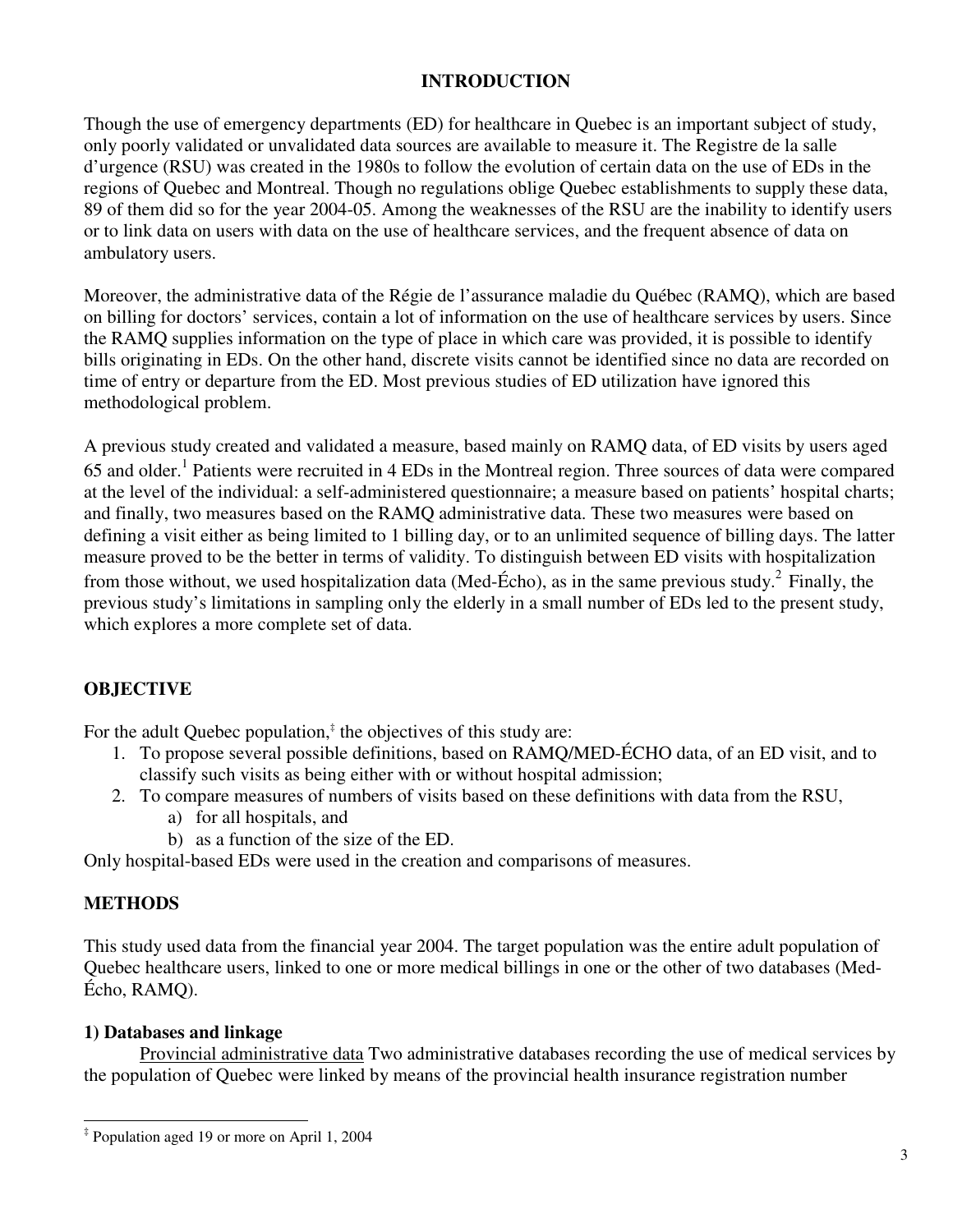identifying each user: the hospitalization database (Med-Écho) and the medical billing database (RAMQ). The RAMQ supplies information on each user's age, sex, and place of residence.

Registre de la salle d'urgence (RSU) [The usual course of an ED visit is described in the appendix]<sup>3</sup> The RSU database compiles information on visits to most  $EDs<sup>4</sup>$ . It supplies the following information on patients: age on arrival at the ED; sex; date, time, and place for the beginning and end of the visit; type of visit (either on stretcher or ambulatory); mode of arrival (ambulance or other); and destination after the visit (released, hospitalized, transferred, referred, or other — that is, died, or left for any other reason). The RSU does not record the registration number of the individual visiting the ED, which means its data cannot be linked with that of other databases. It is, however, possible, to link the RSU and RAMQ data on EDs. Since some (33) hospitals did not supply data on ambulatory ED visits to the RSU at the time of the study, only data from the 57 EDs that supplied data on visits by both stretcher and ambulatory patients were used in the analyses.

# **2) Definition of an ED visit**

RSU Data: The number of visits to an ED per day was estimated using the date of arrival at an ED. Any record of a visit lacking information on the patient (i.e., age, sex), or on the visit was excluded from the analysis. Such records represent less than 1% of all the visits recorded in the registry. The destination code allowed determination of the type of visit: with hospitalization (hospitalized or transferred, or without hospitalization [released, referred, or other (i.e., died or left for any other reason.)] Less than 5% of visits have "other" as their destination code.

RAMQ/Med-Écho data: A user can generate several billings from several doctors during a single visit to an ED. Moreover, some billings occur during a hospitalization (between the hospital admission and release dates, as recorded in the Med-Écho data). We excluded such billings, which represent less than 1.5% of all ED billings. Another difficulty is the impossibility of determining if two billings at the same ED from the same user generated at moments that are near each other in time stem from the same visit; it is possible these data represent either a patient who left the ED to return soon after for a second visit, or that a single visit lasted for more than a day. To define an ED visit, we used a sequence of daily billing for one user from the same ED during a sequence of consecutive dates.<sup>1</sup> We limited the eligible sequences to a maximum of x consecutive dates, where x is to be determined. We explored four definitions of a single visit:

- 1) The sequence is limited to a single day  $(x=1)$ ,
- 2) The sequence is limited to two consecutive days  $(x=2)$ ,
- 3) The sequence is limited to three consecutive days  $(x=3)$ , and
- 4) The sequence is unlimited.

All sequences lasting more than x days were partitioned into other sequences, and allocated to a maximum number of days based on the first day of billing.

Hospitalizations, as indexed in the Med-Écho database, were linked to a maximum of one single billing sequence, using the following hierarchical algorithm:

- 1) The hospital admission occured on the last day of an ED billing sequence
- 2) The hospital admission occurred on the day following the last day of an ED billing sequence
- 3) The hospital admission occurred within 3 days following the end of an ED billing sequence and billings for acute care were recorded on all days between the last day of the ED sequence and the date of hospital admission.

This algorithm is adapted from one which was validated for ED users aged 65 or more<sup>2</sup>. All definitions adapted in the study reflect clinical judgment on appropriateness given the correct context of ED services in Quebec.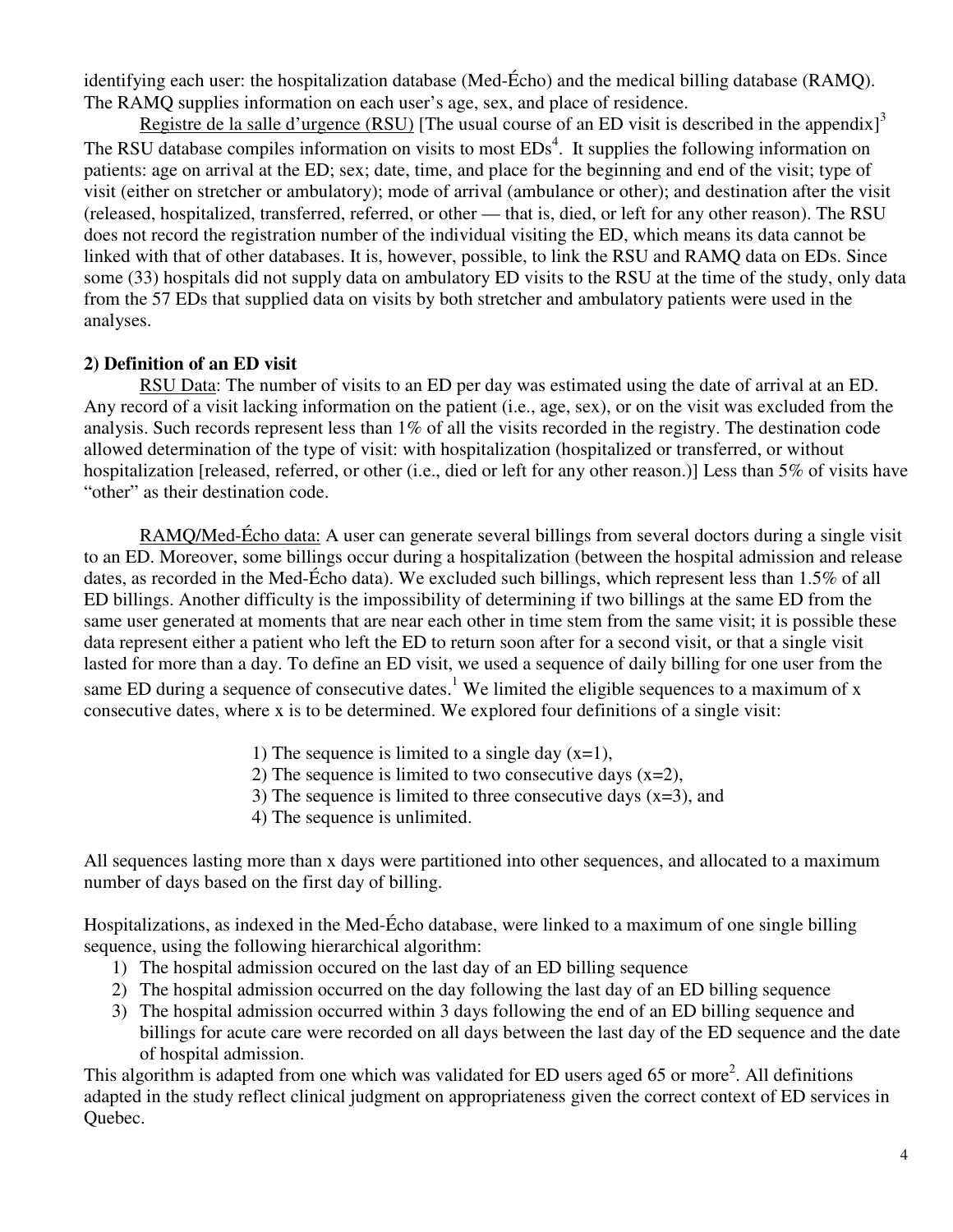#### **Characteristics of the individual and of the hospital**

The individual characteristics of patients during their visit were: age category, sex, and temporal context of the visit (weekday/ weekend). We compared the characteristics of ED users as recorded by the RSU with those linked to various definitions used to define a visit and applied to the RAMQ/Med-Écho data.

Each ED was classified using a previously established method<sup>5</sup>: small EDs, medium EDs or large EDs, according to 4 indicator variables (geographical location, university affiliation, number of beds, and level of care provided). The large EDs are likely to have more than 20 beds, to be affiliated to a university and to provide tirtiary-level care. Small (N=10) and medium (N=21) EDs were merged into one group due to the small number of small EDs. Definitions of ED visits were compared according to the 2 ED groups.

#### **Statistical Analyses**

Overall descriptive statistics were obtained. In order to compare the definition of an ED visit as used by the RSU with the definition used in the administrative data, we compared the average annual number of ED visits for each of 57 hospitals. The concordance correlation coefficient (CCC) served as a measure of agreement.<sup>6</sup> The analyses were stratified by type of visit (with or without hospitalization) and type of ED (large versus medium or small). The T-test was used to compare the average daily number of ED visits by hospital as determined using different definitions of a visit. Scatterplots are shown in order to visualize the agreement. Statistical analyses and graph production were carried out using the SAS 9.2 and STATA 10.0 software applications.

#### **RESULTS**

l

Table 1 shows summary statistics for all the definitions of an ED visit for the 57 EDs and indicates the total number of ED visits, the percentage of visits with and without hospitalization, the age and sex of users, and the time of visit (weekday or weekend). Definition 1 overestimates the number of ED visits.<sup>§</sup> The other definitions (2 to 4) underestimate this number. The percentage of visits that resulted in hospitalization is similar to that reported by the RSU when using definitions 2, 3, or 4. The characteristics of ED users are similar for all the definitions, as is the percentage of weekend visits.

Table 2 reports the agreement between the number of ED visits calculated from provincial administrative data and that reported by the RSU. Perfect disagreement is represented by a CCC of 0, prefect agreement by a CCC of 1. Comparisons with the best agreement are highlighted in yellow. The agreement for all the EDs surveyed (n=57) for the two types of ED visit (with and without hospitalization) is moderate to substantial.<sup>7, 8</sup> Agreement as to the number of visits without hospitalization to large EDs is better for a visit defined by a sequence of a maximum of 2 consecutive billing days. For small and medium EDs, agreement is best for a sequence limited to a maximum of one billing day. For visits with hospitalization, agreement is similar between all definitions of a visit, but global agreement is slightly better for small and medium EDs.

Table 3 reports the results of T-tests. Relative to the RSU record, the size and tendency of average daily differences in number of ED visits per day calculated from RAMQ/Med-Écho data are about 6 to 8 fewer for visits without hospitalization, using definitions of a visit as a sequence of 2 or more billing days. The definition limiting a visit to a single billing day overestimates by, on average, about 6 visits without hospitalization. In general, all the definitions applied to the RAMQ/Med-Écho data underestimate around 0.5 to 1.5 visits with hospitalization per day, on average. We note significant differences for ED size, both for visits with hospitalization no matter definition is used with RAMQ/Med-Écho data, and for visits with

<sup>§</sup> In this section, it is understood that measures based on definitions applied to RAMQ data are compared to measures from the RSU data.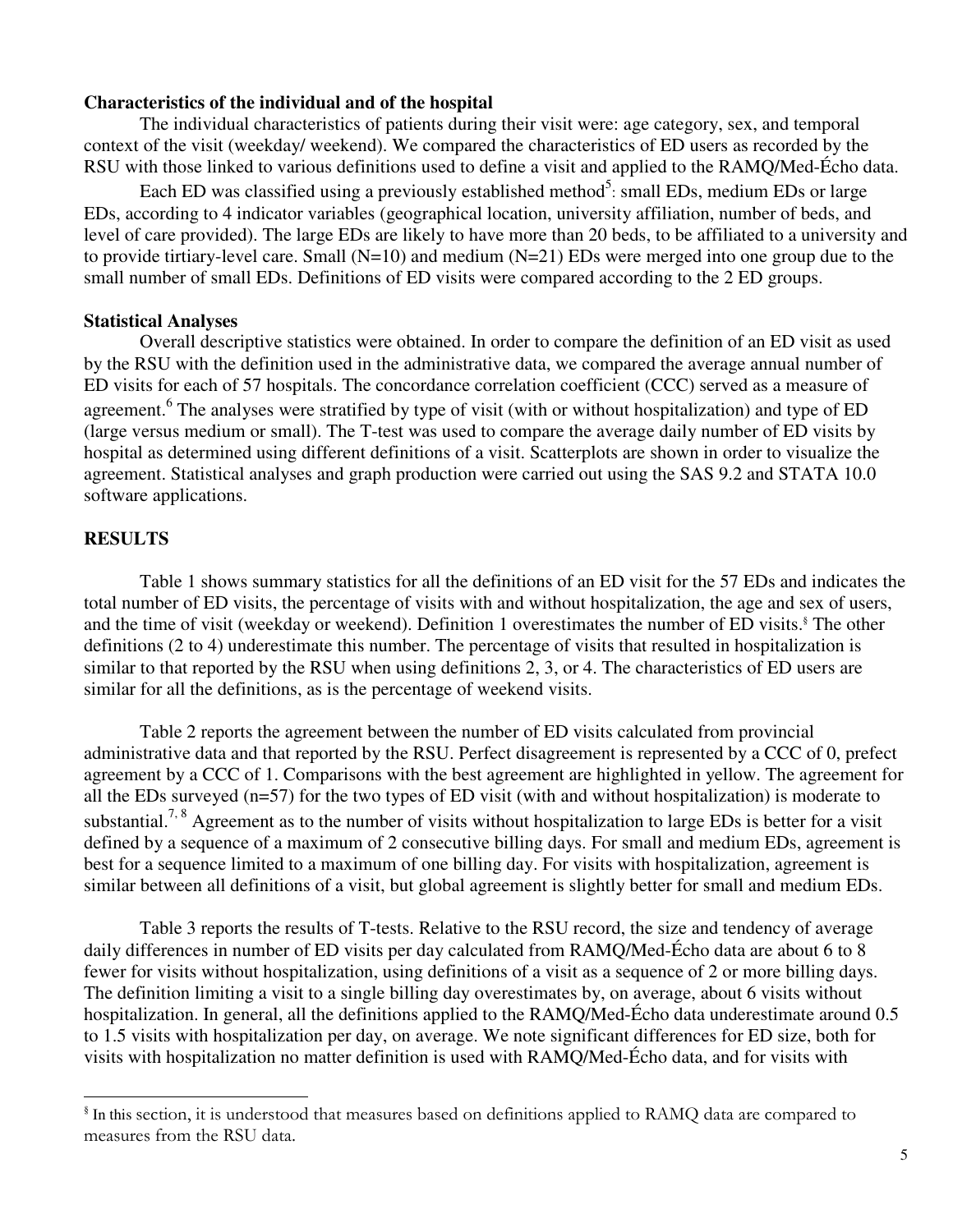hospitalization when definition #1 is applied to these data. Finally, we note that we obtain similar results whether we compare the daily number of ED visits for each ED or the sum of these visits for the year.

Figures 1 and 2 show the agreement according to type of visit (with or without hospitalization).

In order to explore the hypothesis that differences in the most suitable ED visit definition, between large EDs and small or medium EDs, could be explained by longer stays and more severe cases in larger EDs, we explored these factors in the RSU (data not shown). The median visit duration is 5.2 hours in larger EDs, while it is 2.8 hours for smaller or medium EDs. The proportion of stretcher patients is also greater in larger EDs (44% compared to 29%).

# **DISCUSSION**

The objectives of this study were to explore definitions of ED visits and visit type applied to the RAMQ/Med-Écho administrative data, and to compare these measures to the one from the RSU. The definition that gives the best global agreement between the RAMQ/Med-Écho and RSU databases is one in which a visit is limited to a sequence of 2 consecutive billing days. On the other hand, if small and mediumsize EDs are considered separately, the best agreement is obtained with a definition of a visit limited to a single billing day. Smaller EDs, mainly located outside metropolitan areas, have more visits for minor

problems with users returning to the ED for follow-up, and thus have shorter visits.<sup>5, 9, 10</sup> The larger EDs in urban areas have more users, longer wait times, and patients with more serious illness (and thus longer actual

# visit durations).<sup>5, 9, 10</sup>

The definitions applied to the RAMQ/Med-Écho data underestimate the number of hospitalizations reported by the RSU. The difference between the two databases regarding hospitalization is however small.

Despite limitations inherent in the nature of the data, the proposed ED visit measures applied to RAMQ/Med-Écho data can be used by Quebec investigators and decision-takers. In the future, it would be important that RSU data be linkable to other provincial databases (as is the case in other Canadian provinces), in order to produce valid measures of ED visits that would be compatible with other databases.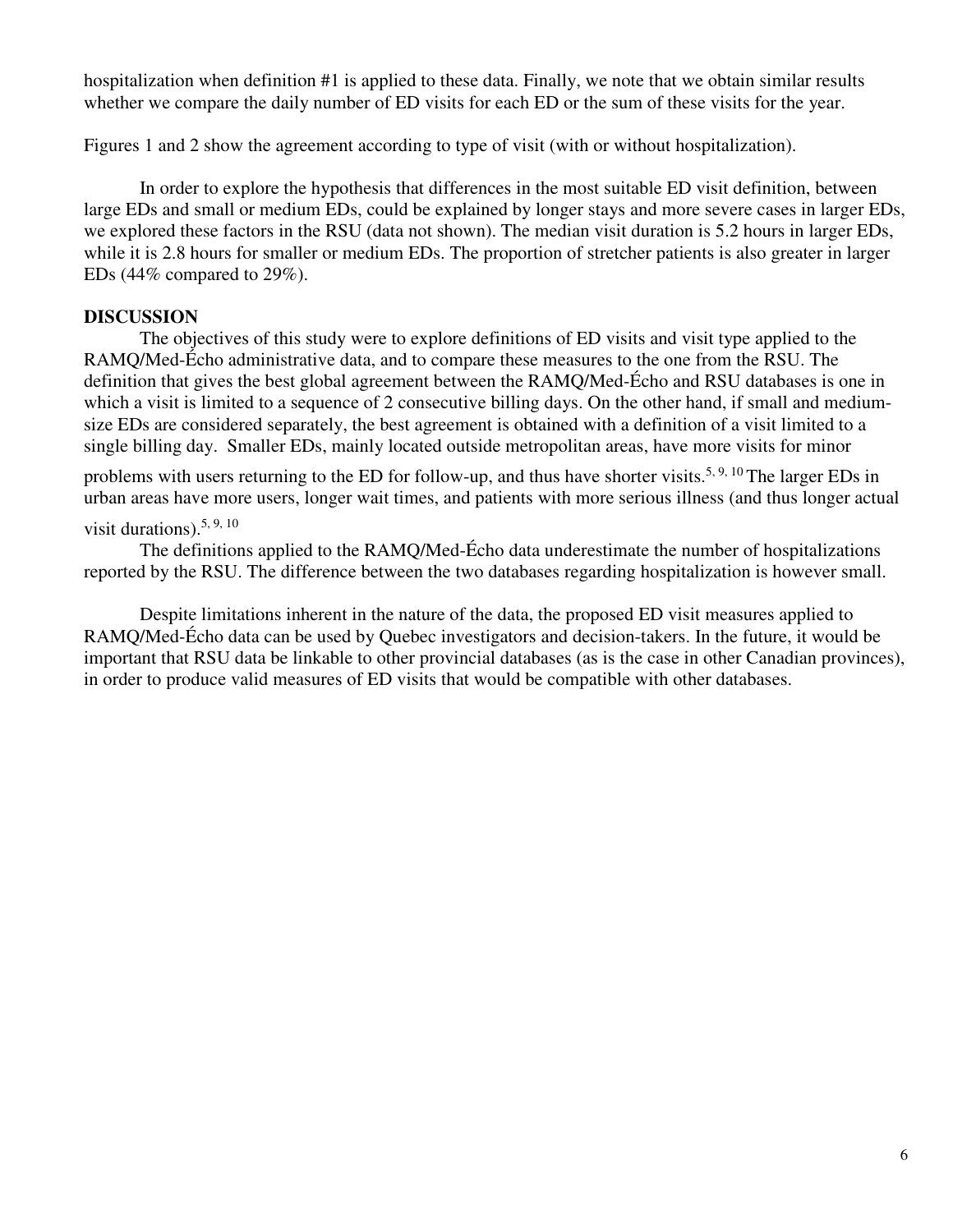#### References

1. Dendukuri N, McCusker J, Bellavance F*, et al.* Comparing the validity of different sources of information on emergency department visits: A latent class analysis. Med Care. 2005;43: 266-275.

2. McCusker J, Cardin S, Bellavance F, Belzile E. Return to the emergency department among elders: patterns and predictors. Acad Emerg Med. 2000;7: 249-259.

3. Québec Direction générale des services de santé et de la médecine universitaire, Québec Ministère de la santé et des services sociaux, Service de l'infocentre. *Cadre normatif: système d'information de gestion des départements d'urgence (SIGDU)*: Santé et services sociaux, Direction générale des services de santé et de la médecine universitaire, 2004.

4. Tousignant P, Arbour G. Les systèmes d'information dans les urgences potentiel d'utilisation pour des fins de recherche. phase I: exploration de la qualité des données du registre de la salle d'urgence. rapport présenté au groupe interuniversitaire de recherche sur les urgences. eds. 2007,

5. McCusker J, Roberge D, Vadeboncoeur A, Verdon J. Safety of discharge of seniors from the emergency department to the community. Health Q. 2009;12 24-32.

6. Carrasco JL, Jover L. Estimating the generalized concordance correlation coefficient through variance components. Biometrics. 2003;59: 849-858.

7. Ministry of Health of New Zealand. The Ministry of health procedure for approval of new test methods for bacteriological compliance testing of drinking-water samples using presence/absence methods. eds. 2010,

8. McBride G. *Using statistical methods for water quality management: issues, problems and solutions*: John Wiley & Sons Inc., 2005.

9. Haggerty JL, Roberge D, Pineault R, Larouche D, Touati N. Features of primary healthcare clinics associated with patients' utilization of emergency rooms: urban-rural differences. Healthcare Policy. 2007;3: 72-85.

10. Roberge D, Larouche D, Pineault R, Levesque JF, Hamel M, Simard B. Hospital emergency departments: substitutes for primary care? Results of a survey among the population of Montréal and Montérégie. eds. Montreal: Direction de santé publique, Agence de la santé et des services sociaux de Montréal, 2007.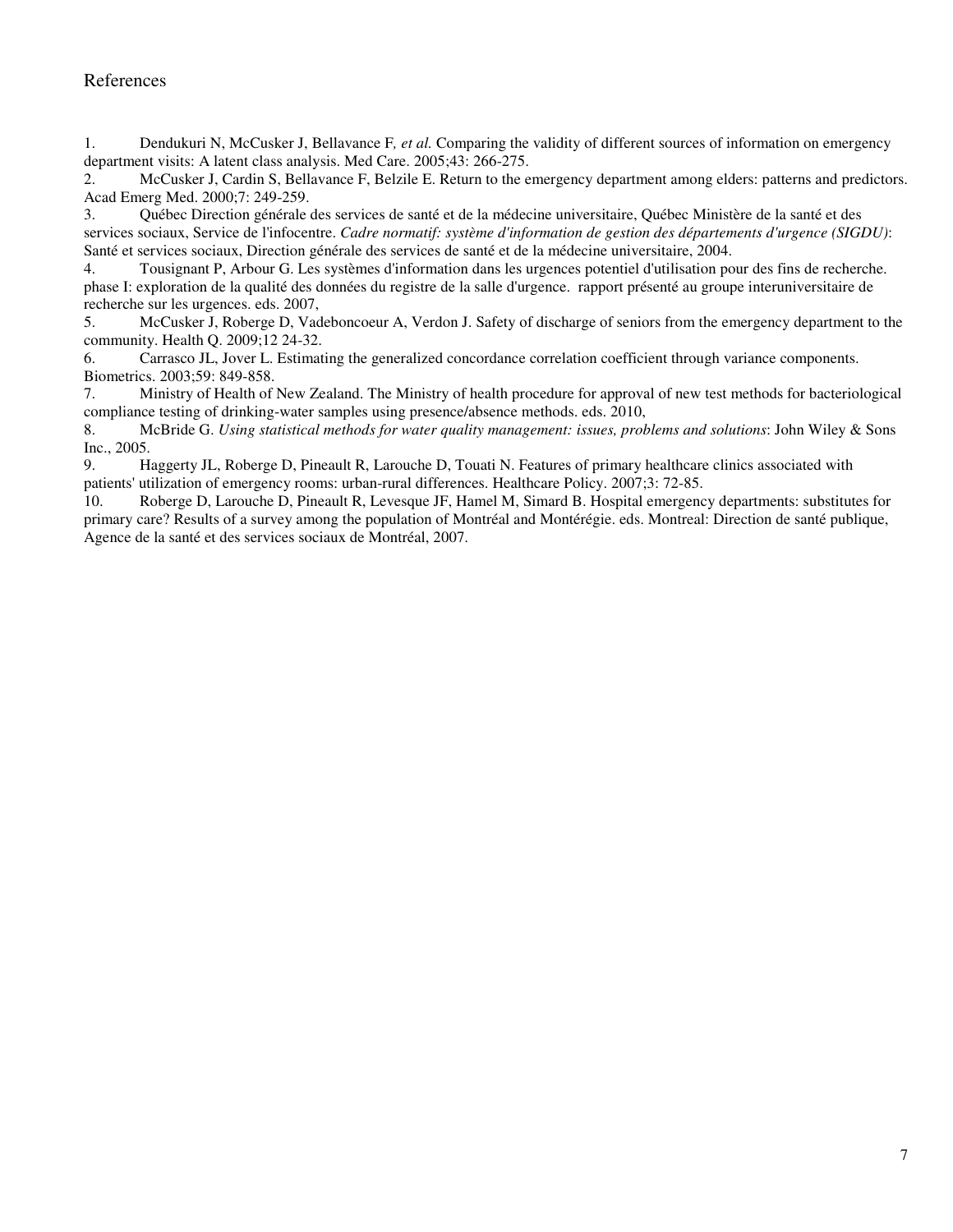#### **Table 1: Descriptive statistics of ED visits for RSU and RAMQ/Med-Écho database (2004-05: adult patients)**

| <b>Variables</b>                                                          | <b>RSU data</b>                 | 1-sequence<br>is limited to<br>1 day | 2-sequence<br>is limited to<br>2 days | <b>RAMQ data</b><br>3-sequence<br>is limited to<br>3 days | 4- sequence<br>is unlimited      |
|---------------------------------------------------------------------------|---------------------------------|--------------------------------------|---------------------------------------|-----------------------------------------------------------|----------------------------------|
| Number of visits to emergency                                             | 1,716,256                       | 1,817,894                            | 1,554,540                             | 1,524,016                                                 | 1,515,498                        |
| Percentage of visits to emergency with hospitalisation*                   | 15.1%                           | 13.3%                                | 15.5%                                 | 15.8%                                                     | 15.8%                            |
| Patients characteristics***:<br>Age:<br>19-39<br>40-64<br>65-79<br>$80 +$ | 35.8%<br>39.1%<br>16.7%<br>8.4% | 30.1%<br>38.7%<br>18.7%<br>12.5%     | 32.1%<br>39.4%<br>18.0%<br>10.5%      | 32.5%<br>39.5%<br>17.8%<br>10.2%                          | 32.6%<br>39.6%<br>17.8%<br>10.0% |
| Percentage of women                                                       | 51.2%                           | 52.2%                                | 52.0%                                 | 52.0%                                                     | 52.0%                            |
| Percentage of visits during the weekend                                   | 26.0%                           | 25.2%                                | 25.1%                                 | 25.1%                                                     | 25.1%                            |

RSU: Registre de la salle d'urgence. RAMQ: Régie de l'assurance maladie du Québec.

Med-Écho: Maintenance et exploitation des données pour l'étude de la clientèle hospitalière.<br>\* For RSU data: destination=1(hospitalisation) or 3(transfer)<br>\*\* For RSU data: destination=2(holiday) ou 4(refered) ou 5(others)<br>

Limitation : RAMQ/Med-Écho data: Patients aged of 19 + on april 1st 2004 / RSU data: Patients aged of 19+ at the time of their visit arrival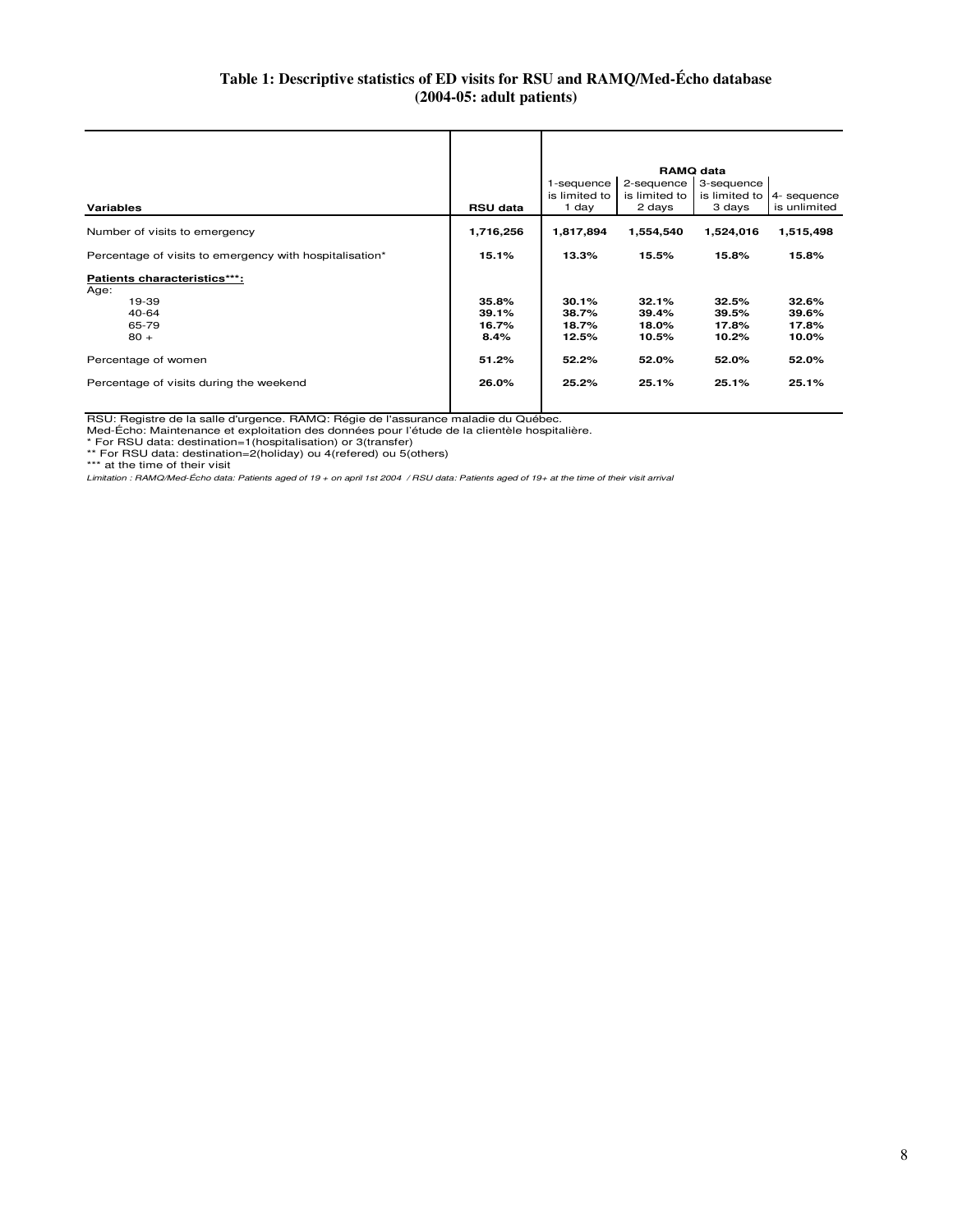#### **Table 2 Agreement between RSU and RAMQ/Med-Écho database by different groups of ED (2004-05: adult patients)**

| Type of visit                              |      | Total $(n=57)$<br>Large ED $(n=26)$ |      |              | Medium or small $ED (n=31*)$ |              |  |
|--------------------------------------------|------|-------------------------------------|------|--------------|------------------------------|--------------|--|
| RAMO definition                            | CCC  | 95%C.I.                             | CCC  | 95%C.I.      | CCC                          | 95%C.I.      |  |
|                                            |      |                                     |      |              |                              |              |  |
| 1) Emergency visit with hospitalisation    |      |                                     |      |              |                              |              |  |
| 1-sequence limited to 1 day                | 0.98 | [0.97; 0.99]                        | 0.95 | [0.89; 0.98] | 0.99                         | [0.98; 0.99] |  |
| 2-sequence limited to 2 days               | 0.98 | [0.96; 0.99]                        | 0.94 | [0.89; 0.97] | 0.99                         | [0.98:0.99]  |  |
| 3-sequence limited to 3 days               | 0.98 | [0.96; 0.99]                        | 0.94 | [0.88; 0.97] | 0.99                         | [0.98:0.99]  |  |
| 4-sequence is unlimited                    | 0.98 | [0.96; 0.99]                        | 0.94 | [0.88; 0.97] | 0.99                         | [0.98:0.99]  |  |
|                                            |      |                                     |      |              |                              |              |  |
| 2) Emergency visit without hospitalisation |      |                                     |      |              |                              |              |  |
| 1-sequence limited to 1 day                | 0.93 | [0.89; 0.95]                        | 0.87 | [0.78; 0.92] | 0.95                         | [0.90; 0.97] |  |
| 2-sequence limited to 2 days               | 0.95 | [0.92; 0.97]                        | 0.95 | [0.89; 0.97] | 0.84                         | [0.76; 0.90] |  |
| 3-sequence limited to 3 days               | 0.93 | [0.90; 0.95]                        | 0.92 | [0.86; 0.95] | 0.82                         | [0.73; 0.88] |  |
| 4-sequence is unlimited                    | 0.92 | [0.89; 0.94]                        | 0.91 | [0.85; 0.95] | 0.82                         | [0.73; 0.88] |  |
|                                            |      |                                     |      |              |                              |              |  |
|                                            |      |                                     |      |              |                              |              |  |

The comparisons are done at hospital level: 57 hospitals

\* Includes 10 small EDs CCC: coefficient de corrélation de concordance, ED: emergency department, RSU: Registre de la salle d'urgence, RAMQ: Régie de l'assurance maladie du Québec, Med-Écho: Maintenance et exploitation des données pour l'étude de la clientèle hospitalière.

The definitions associated with a better agreement are highlighted in yellow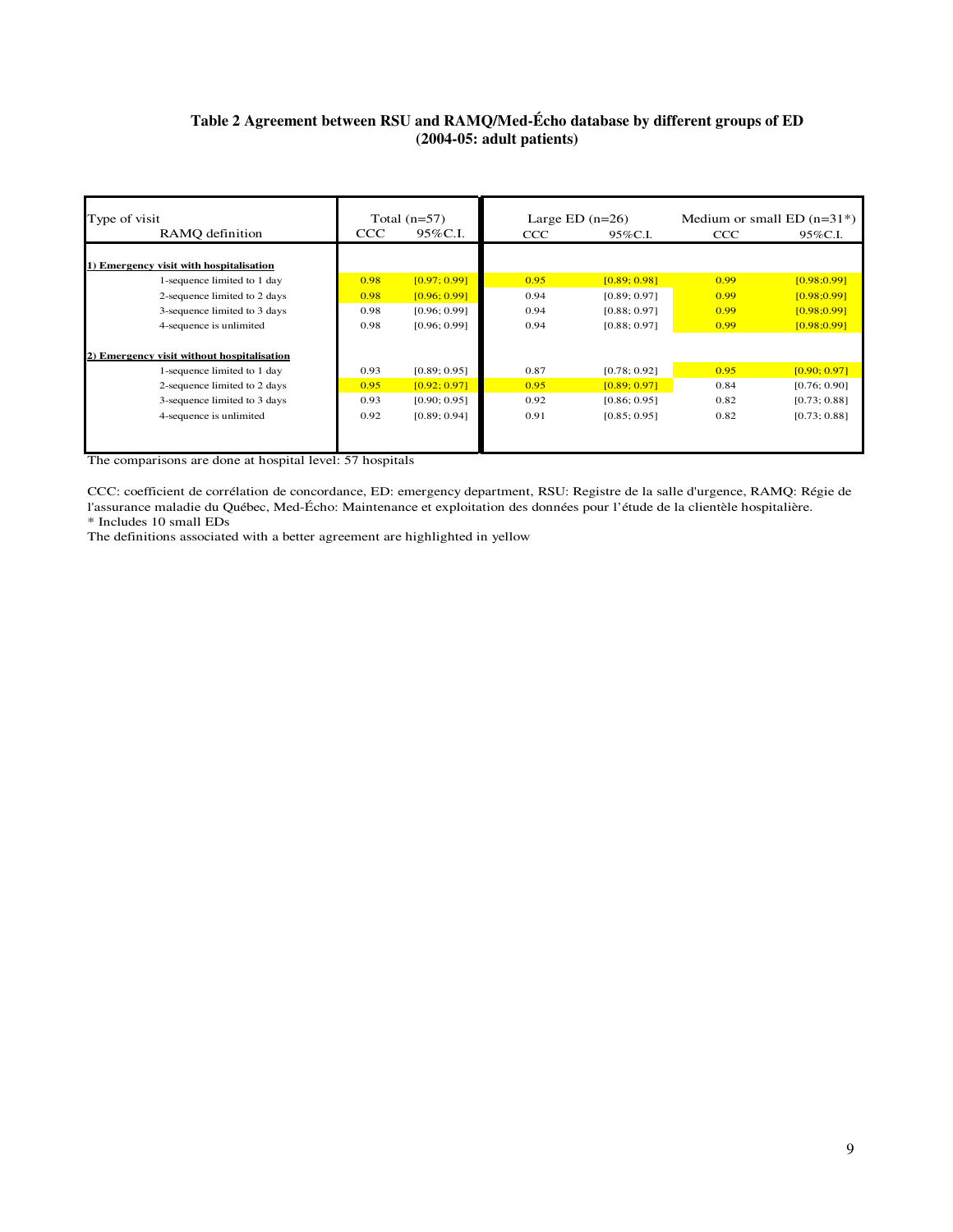#### **Table 3: Mean daily of the difference between number of visits using RSU and RAMQ/Med-Écho database by different group of** ED (2004-05: adult patients)

|                     |                      | $\overline{2}$                     |         |
|---------------------|----------------------|------------------------------------|---------|
| Overall<br>$(n=57)$ | Large ED<br>$(n=26)$ | Medium or<br>small ED<br>$(n=31*)$ | t-test  |
| Mean $(sd)$         | Mean (sd)            | Mean $(sd)$                        | p-value |
|                     |                      |                                    |         |
| 12.5                | 18.0                 | 7.8                                |         |
| 0.8(1.1)            | 1.4(1.4)             | 0.4(0.5)                           | 0.001   |
| 0.9(1.2)            | 1.5(1.4)             | 0.4(0.6)                           | 0.001   |
| 0.9(1.2)            | 1.5(1.4)             | 0.4(0.6)                           | 0.001   |
| 0.9(1.2)            | 1.5(1.4)             | 0.4(0.6)                           | < 0.001 |
|                     |                      |                                    |         |
| 70.0                | 86.0                 | 56.7                               |         |
| $-5.7(9.5)$         | $-13.1(8.4)$         | 0.5(4.7)                           | < 0.001 |
| 6.9(4.5)            | 6.7(5.3)             | 7.0(3.7)                           | 0.776   |
| 8.3(4.5)            | 9.1(5.3)             | 7.7(3.7)                           | 0.263   |
| 8.7(4.6)            | 9.8(5.3)             | 7.8(3.7)                           | 0.108   |
|                     |                      |                                    |         |

RSU: Registre de la salle d'urgence. RAMQ: Régie de l'assurance maladie du Québec. Med-Écho: Maintenance et exploitation des données pour l'étude de la clientèle hospitalière.

Positive value = RAMQ/Med-Écho underestimates the number of ED visits compared to the RSU sd:standard deviation, ED: emergency department

\* Contains 10 small EDs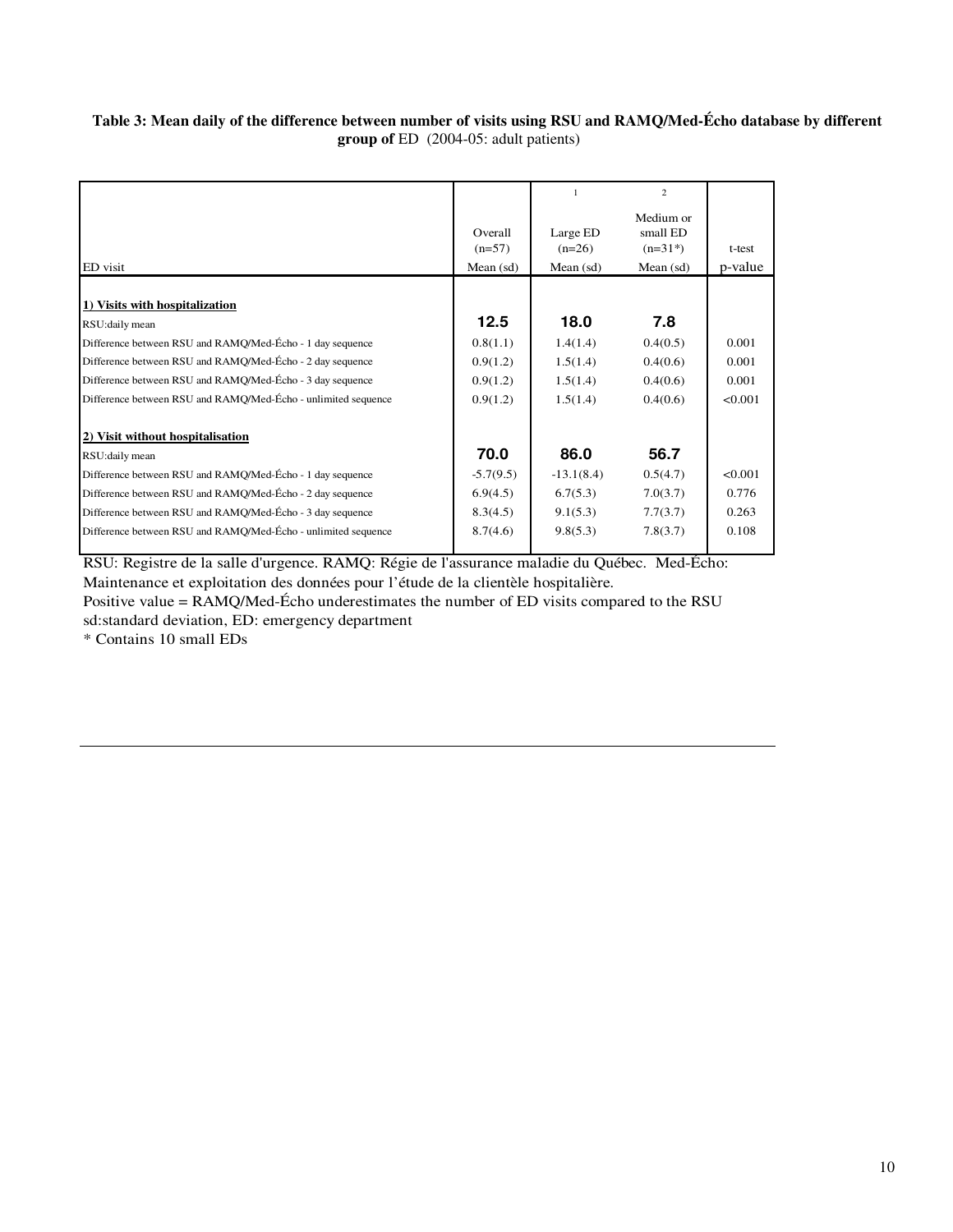

#### **Figure 1: Scatterplots of the daily mean number of ED visits without hospitalization of RSU and RAMQ/Med-Écho database according to different definitions**

Red ligne=perfect agreement

RSU: Registre de la salle d'urgence. RAMQ: Régie de l'assurance maladie du Québec. Med-Écho: Maintenance et exploitation des données pour l'étude de la clientèle hospitalière. ED : Emergency department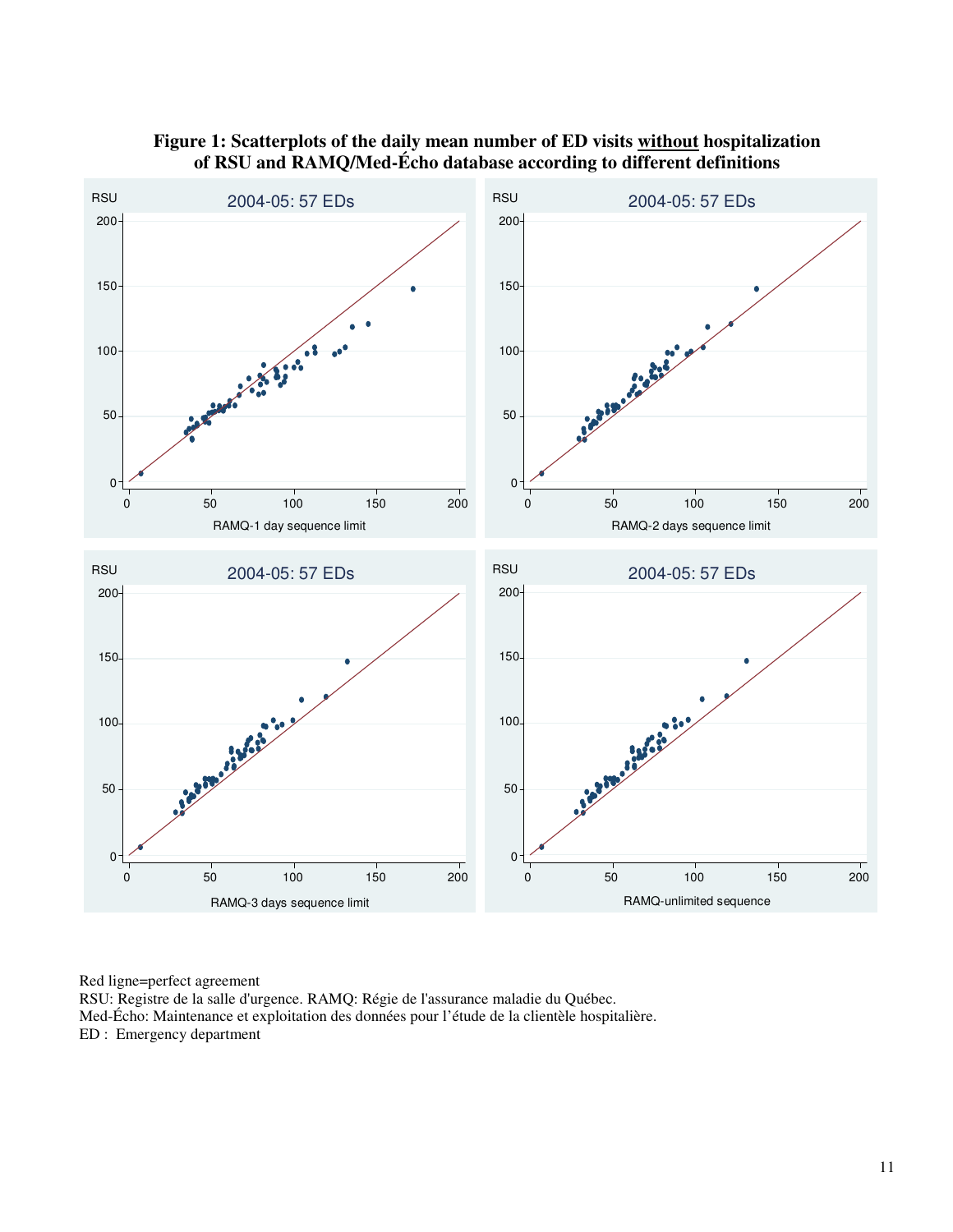

# **Figure 2: Scatterplots of the daily mean number of ED visits with hospitalisation of RSU and RAMQ/Med-Écho database according to different definitions**

Red ligne=perfect agreement RSU: Registre de la salle d'urgence. RAMQ: Régie de l'assurance maladie du Québec. Med-Écho: Maintenance et exploitation des données pour l'étude de la clientèle hospitalière. ED : Emergency department